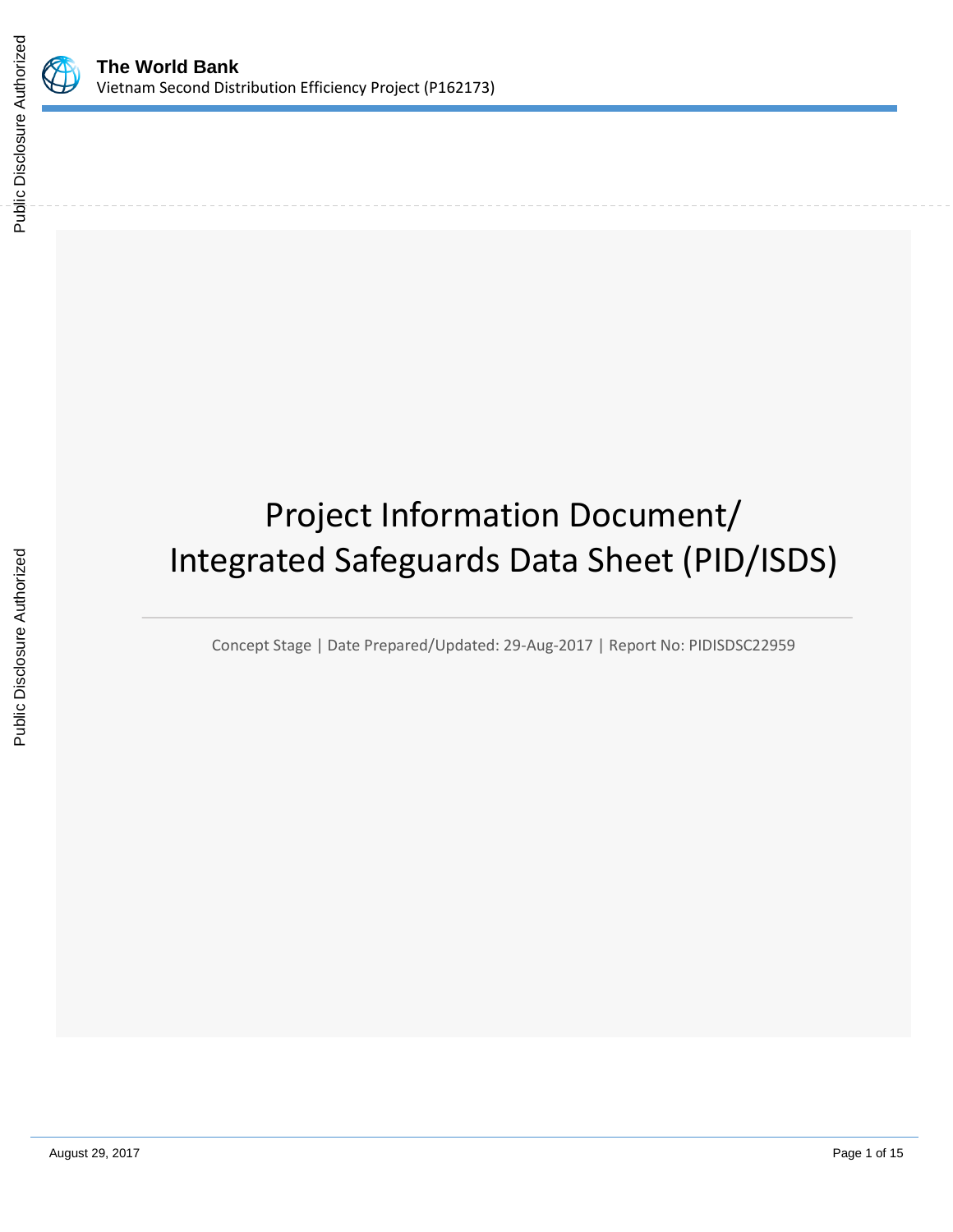

# **BASIC INFORMATION**

#### **A. Basic Project Data**

| Country<br>Vietnam                  | Project ID<br>P162173           | Parent Project ID (if any)    | Project Name<br>Vietnam Second<br><b>Distribution Efficiency</b><br>Project (P162173) |
|-------------------------------------|---------------------------------|-------------------------------|---------------------------------------------------------------------------------------|
| Region                              | <b>Estimated Appraisal Date</b> | <b>Estimated Board Date</b>   | Practice Area (Lead)                                                                  |
| EAST ASIA AND PACIFIC               | Mar 08, 2018                    | Aug 17, 2018                  | Energy & Extractives                                                                  |
| <b>Financing Instrument</b>         | Borrower(s)                     | <b>Implementing Agency</b>    |                                                                                       |
| <b>Investment Project Financing</b> | Socialist Republic of Vietnam   | <b>Electricity of Vietnam</b> |                                                                                       |

#### **Proposed Development Objective(s)**

The project development objectives is to improve the quality and reliability of electricity services to final consumers by Vietnam's Power Corporations.

**Financing (in USD Million)**

| <b>Financing Source</b>                               | Amount                                                          |
|-------------------------------------------------------|-----------------------------------------------------------------|
| Borrower                                              | 210.00                                                          |
| International Bank for Reconstruction and Development | 350.00                                                          |
| <b>Total Project Cost</b>                             | 560.00                                                          |
| <b>Environmental Assessment Category</b>              | <b>Concept Review Decision</b>                                  |
| <b>B-Partial Assessment</b>                           | Track I-The review did authorize the preparation to<br>continue |

Other Decision (as needed)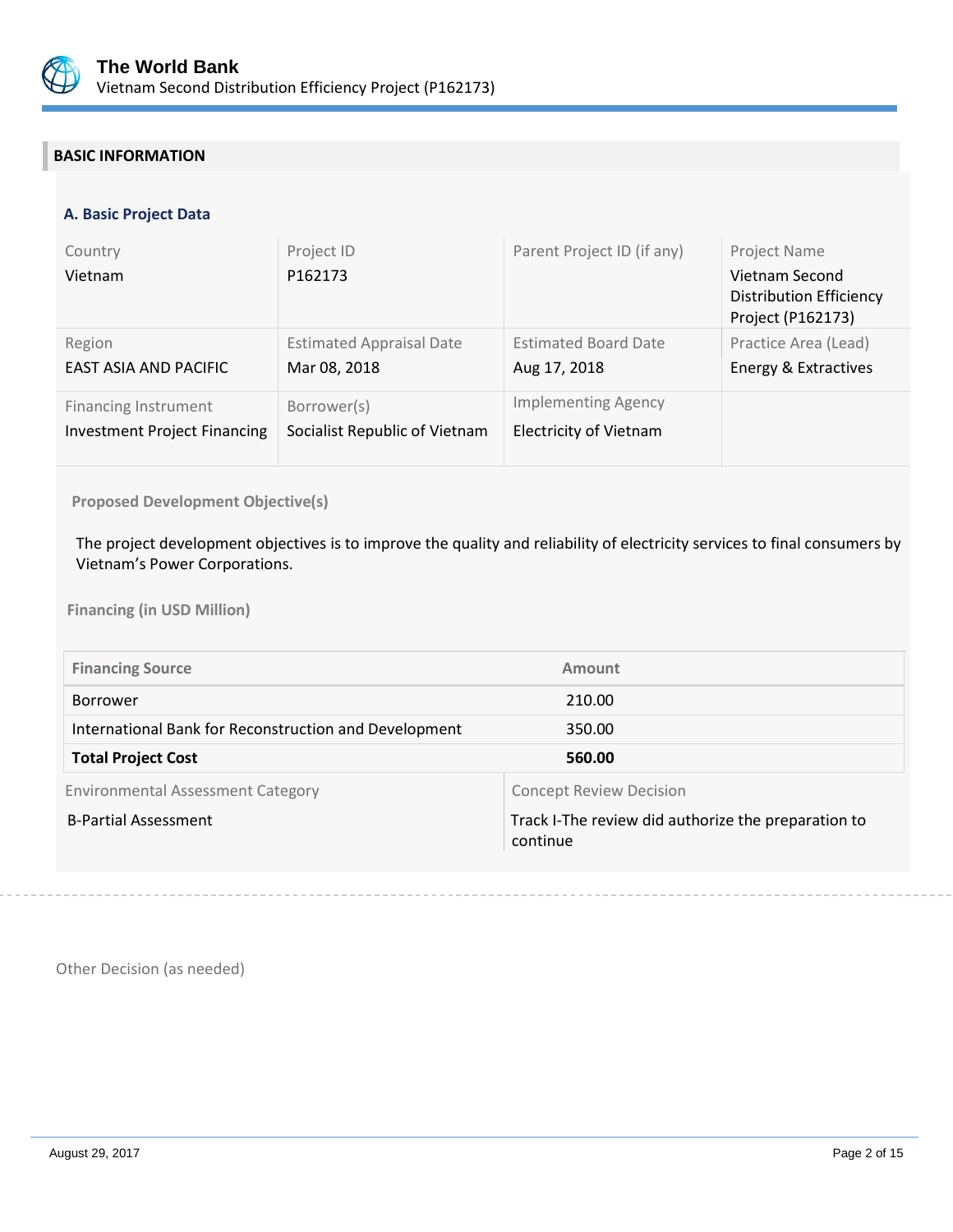

#### **B. Introduction and Context**

Country Context

- 1. Vietnam has witnessed impressive economic growth and poverty reduction in the past 30 years. The country's Gross Domestic Product (GDP) has grown from about US\$ 33.6 billion in 2000 to an estimate of US\$ 202 billion, in 2016. Access to electricity services - which was below 10 percent in 1986 - has grown to 98.88 percent in 2015, contributing to reducing poverty and boosting shared prosperity. Expanded grid electrification of rural households was mirrored by a sustained increase in the value of GDP per capita. Rural electrification has been a critical component of the government's program to eliminate poverty, redress imbalances in development, and improve overall welfare levels by providing reliable lighting sources, better living conditions, health care, and other rural services. Using the extreme international poverty line of US\$1.25 PPP per person per day, the extreme poverty headcount in Vietnam fell from 64% in 1993 to 9.3% in 2016.
- 2. Vietnam has transformed from a primarily rural population and agricultural economy to a mixed economy with increasing access to modern energy and substantial development of commercial and industrial activities. The demand for electricity has mirrored the country's rapid economic development, with an average growth rate of 14 to 15 percent per year over the last several years.
- 3. The power sector has been struggling to keep up with rapid demand growth. In the face of periodic power shortages and financing challenges, there is continued government commitment to moving toward enhancing energy efficiency on both supply and demand side.
- 4. Since 2006, the Vietnam Energy Efficiency Program (VNEEP) has established a comprehensive set of activities to improve energy efficiency and conservation (EE&C), aiming at reducing the national total energy consumption between 5 percent and 8 percent during Phase  $2(2011 - 2015)$ . The Energy Efficiency and Conservation Law, approved in 2010, calls for *efficiency in all economic sectors, and requires power distribution companies to develop programs, plans and roadmaps to reduce electricity losses and improve efficiency in distribution systems*. These measures are intended to contribute to energy security and reductions in greenhouse gas (GHG) emissions.

Sectoral and Institutional Context

- 5. *Sector context.* By the end of 2016, the total installed and operating generation capacity in Vietnam's interconnected power system was 41.42 GW. Between 1995 and 2015, household access increased from 50 percent to about 98.88 percent; and annual per capita electricity consumption increased from 156 kilowatt hours (kWh) to about 1,570 kWh. The government of Vietnam is continuing its effort to expand last mile access to reach the remaining unconnected households.
- 6. Vietnam Electricity (EVN) is operating in all electricity subsectors, and is the only wholesaler in the country. Just under two-thirds of generation capacity is owned by EVN, directly and through its subsidiaries. In 2016, non-EVN generation capacity represented about 36.8 percent of the national total, owned by local investors – referred to in Vietnam as independent power producers (IPPs) – and foreign owned Build-Operate-Transfer (BOT) power generation projects. Transmission of electricity at 500kV and 220kV is the responsibility of the National Power Transmission Corporation (NPT), which was formed on July 1, 2008 as a wholly owned subsidiary of EVN.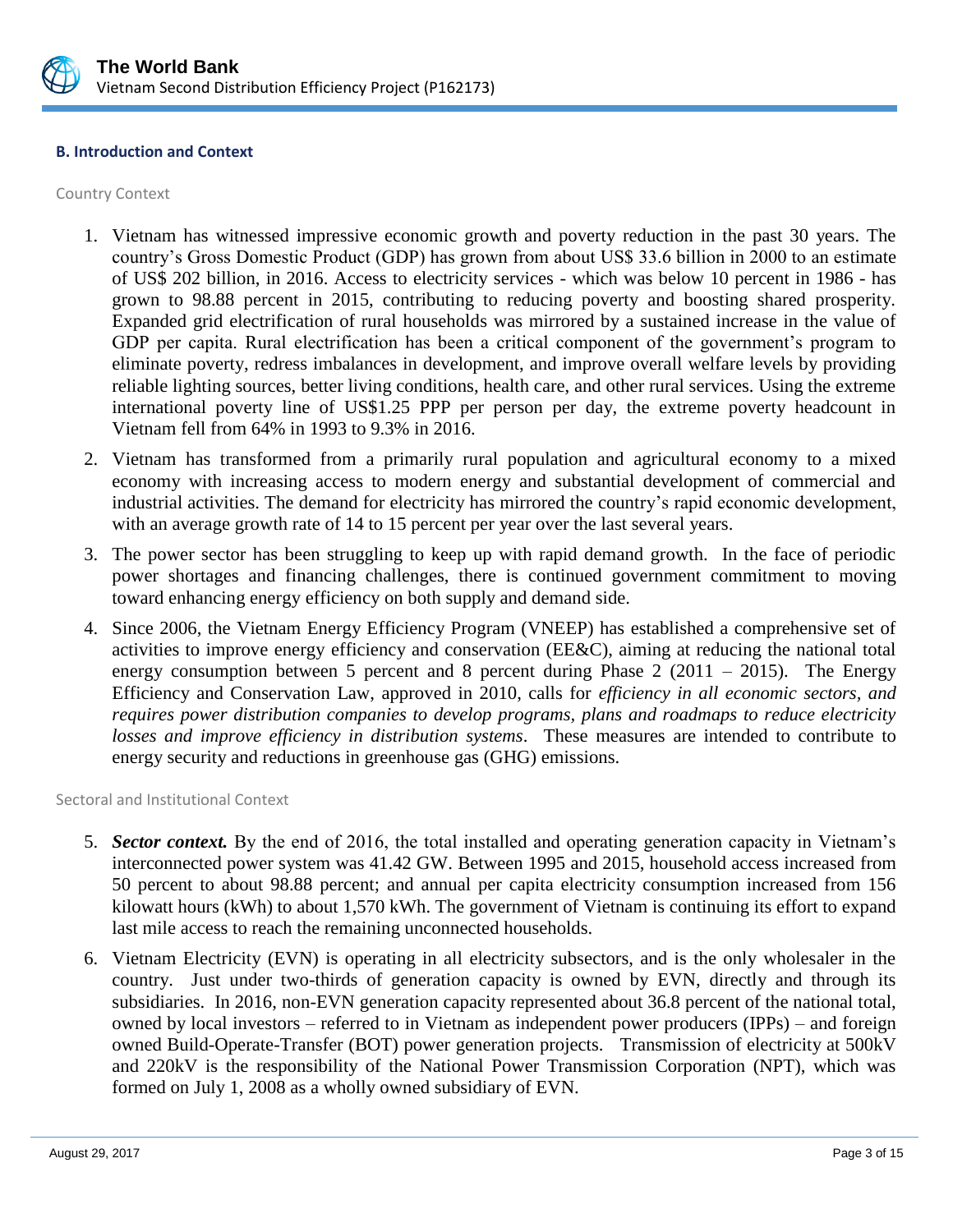

- 7. Five EVN subsidiary Power Corporations (PCs) are responsible for power distribution and retail supply within their license area, including distribution systems from voltage 220 kV and downwards. The Power Corporations were created in early 2010 out of the then existing 11 Power Companies, to increase scale and strengthen their financial and management capacity. They are: Hanoi Power Corporation (HNPC), Northern Power Corporation (NPC), Central Power Corporation (CPC), Southern Power Corporation (SPC), and Ho Chi Minh City Power Corporation (HCMPC). As of 2016, the PCs cover about 88% of distribution networks in rural communes, and remaining rural communes are being served by local distribution units (LDUs).
- 8. *Institutional context.* The Ministry of Industry and Trade (MoIT) is the line ministry for the power sector which exercises all state management functions for the energy sector through its General Directorate of Energy (GDE). Within MoIT and directly under its Minister, the Electricity Regulatory Authority of Vietnam (ERAV) is responsible for licensing, technical codes and performance standards for distribution and transmission, electricity tariff regulation and review, and monitoring the electricity market, supply security and compliance with technical and performance standards. The Energy Efficiency and Conservation Office (EEO) is the dedicated unit in MoIT responsible for the coordination of VNEEP, the Energy Efficiency and Conservation Law implementation decrees, and EE&C regulations and measures for the industrial and power sector.
- 9. *Challenges and issues.* Vietnam's energy sector is facing three major challenges to meet future energy demand: (a) resource constraints and energy security; (b) high energy demand and huge financing needs; and (c) environmental concerns.
- 10. Vietnam has achieved 98% electricity access rates connecting over 20 million households, industry and commercial customers – this is a remarkable achievement. Industrial electricity consumption is growing at a faster rate than the national average, reflecting the industrialization process. Residential electricity consumption has been increasing rapidly as well, due to new customers as a result of the success in expanding access, increasing electricity appliance ownership and growing urban populations with rising disposable incomes.
- 11. Historically, PCs' efforts focused on rural electrification and the rehabilitation and upgrading of distribution systems to eliminate bottlenecks and reduce high technical losses in rural areas. When the access rate to electricity of Vietnam reached over 96% in 2010, the challenge facing PCs was shifting from connecting consumers, to ensuring good quality supply through modern and efficient investment and operation of existing infrastructure, and promotion of efficient use of electricity.
- 12. In assistance with the shift of the PCs' focus, the Credit for the Distribution Efficiency Project (DEP, Cr. 5156VN) in the amount of SDR 297.7 million, then equivalent to \$448.9 million, was approved by the Board on September 11, 2012 and became effective on February 7, 2013. The objectives are to improve the performance of Vietnam's Power Corporations in providing quality and reliable electricity services, and to reduce greenhouse gas emissions through demand side response and efficiency gains. The project consists of three parts: (a) System Expansion and Reinforcement; (b) Introduction of Smart Grid Technologies in Distribution for system modernization and efficiency; and (c) Technical Assistance and Capacity Building. To date about 86% of the project works have been implemented; it is expected that the project will be completed ahead of schedule by June 2018. Under DEP, for the first time, there is a proper system for measurement and calculation of the indicators to measure the reliability and quality of the power supply such as SAIDI (system average interruption duration index), SAIFI (system average interruption frequency index), MAIFI (Momentary average interruption frequency index), etc. These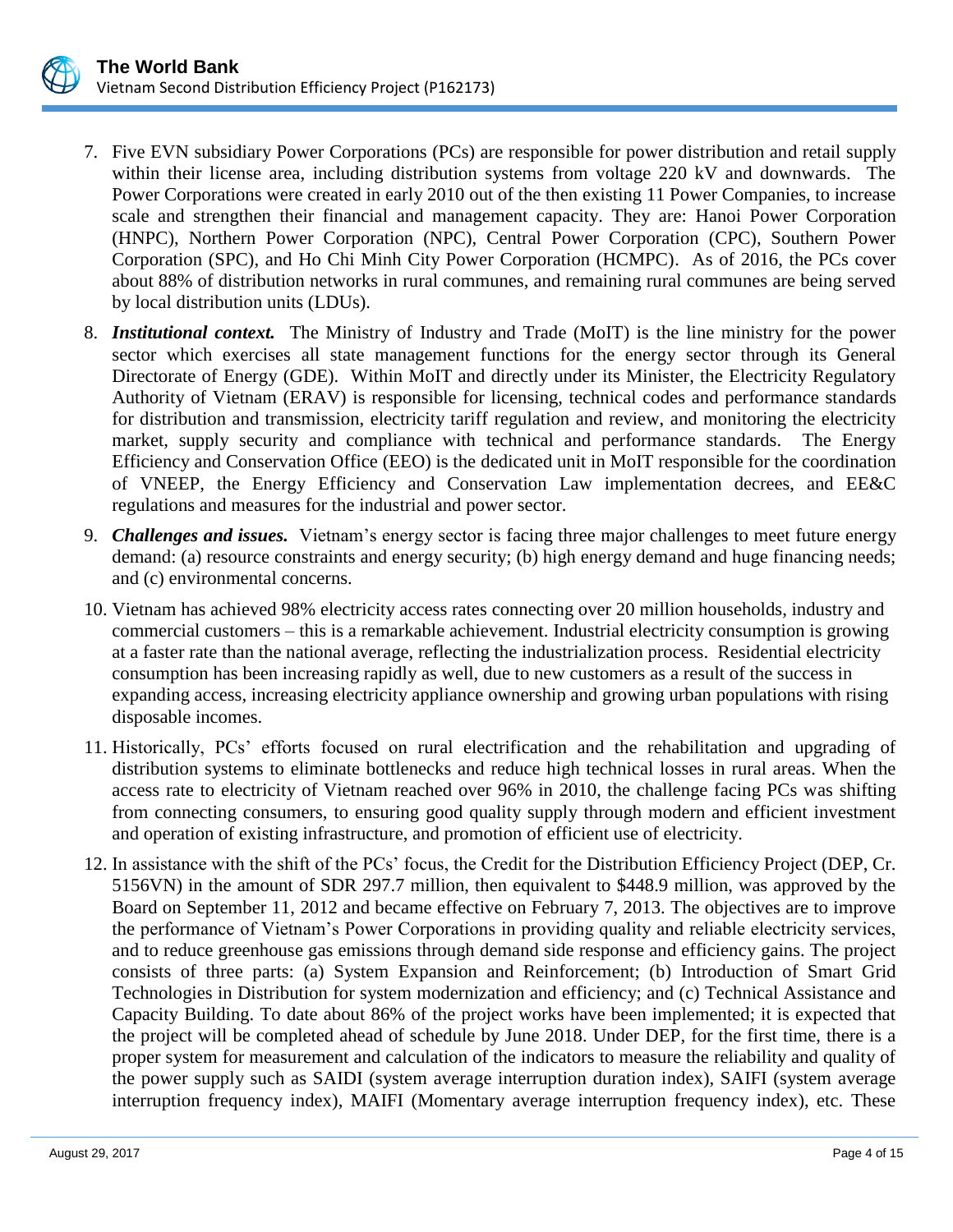

indicators demonstrate the improvement of the distribution system. From 2012 to 2015, SAIDI as improved 71.7% from 8,077 minutes to 2,281 minutes; SAIFI by 65.9% from 39.24 to 13.36 times and MAIFI by 59.9% from 5.07 to 2.03. Also for the first time, a survey of the consumer satisfaction was conducted. Customer Care Services/Call Centers have been established in all give PCs to receive and handle customers' grievances.

- 13. PCs' recent efforts on elimination of bottlenecks, reduction of high technical losses in rural areas, and improvement of reliability and quality of service also have shown some initial improvements. Reported average annual total distribution losses at the end of 2015 were 5.71 percent for HNPC, 5.08 percent for HCMPC, 6.68 percent for NPC, 6.08 percent for CPC and 5.19 percent for SPC. In 2010, the figures were 8.08 percent for HNPC, 6.03 percent for HCMPC, 6.03 percent for NPC, 7.1 percent for CPC and 6.04 percent for SPC. However, it would be hard for PCs to continue lowering their losses as targeted in 2020 (HNPC – 4.0%, HCMCPC – 3.5%, NPC – 5.0%, CPC – 4.0 and SPC – 4.8) if further efforts in improvement of the networks and management are not made.
- 14. For the sustainable development of the distribution sector and for preparation of the wholesale competitive market, the EVN & PCs have recognized an urgent need for enhancing efficiency and modernization in electricity distribution. The PCs have set a number of key targets through 2020 in the EVN's business plan of 2016–2020 as follows: (i) Distribution loss (average of all 5 PCs): below 4.7%; (ii) Reliability of power supply: SAIFI  $\leq 10$  times/year; SAIDI  $\leq 400$  minutes/year; (iii) Rural electrification: Complete electrification program for rural, mountainous and island areas, ensuring almost all rural households to be electrified; and (iv) Technologization, modernization and professionalization of the distribution and retail businesses and customer care service, become among top 4 leading companies in the field in ASEAN.
- 15. To enable realization of the said targets, the distribution sector investments require approximately USD 1.5 billion, as identified in the PCs' reports. Upon successful implementation of the Distribution Efficiency Project and further investment requirements in the distribution sector, the EVN and the PCs requested the Bank to continue its support to the distribution sector through delivering a similar project to DEP to further improve efficiency and reliability of the system and to prepare for the wholesale competitive market.
- 16. The sustainable development of the power sector of Vietnam requires that the PCs carry out efficiently their operation in all business areas, in particular those involved in customer service (electricity supply and commercial functions). Comprehensive experience in developed and emerging countries worldwide shows that efficient electric utilities use state-of-art information systems to support operations in key business areas: electricity supply, commercial functions, corporate planning and management of corporate resources (accounting, finance, human resources, procurement, logistics, information technology, etc.). In this context, the proposed second Distribution Efficiency Project, in addition to scaling up the impact of the first Distribution Efficiency Project, will design a separate component to support PCs to fully incorporate their management information system (MIS) to improve customer service and quality and to support efficient, transparent and accountable execution of operations in all areas. Through the installation of terminals for remote access from its offices to these systems, the regulator (ERAV) can conduct its own independent monitoring without the need to ask each PC specific questions about the technical and commercial quality service received by the users. This is a requirement when the power retail market is fully operational.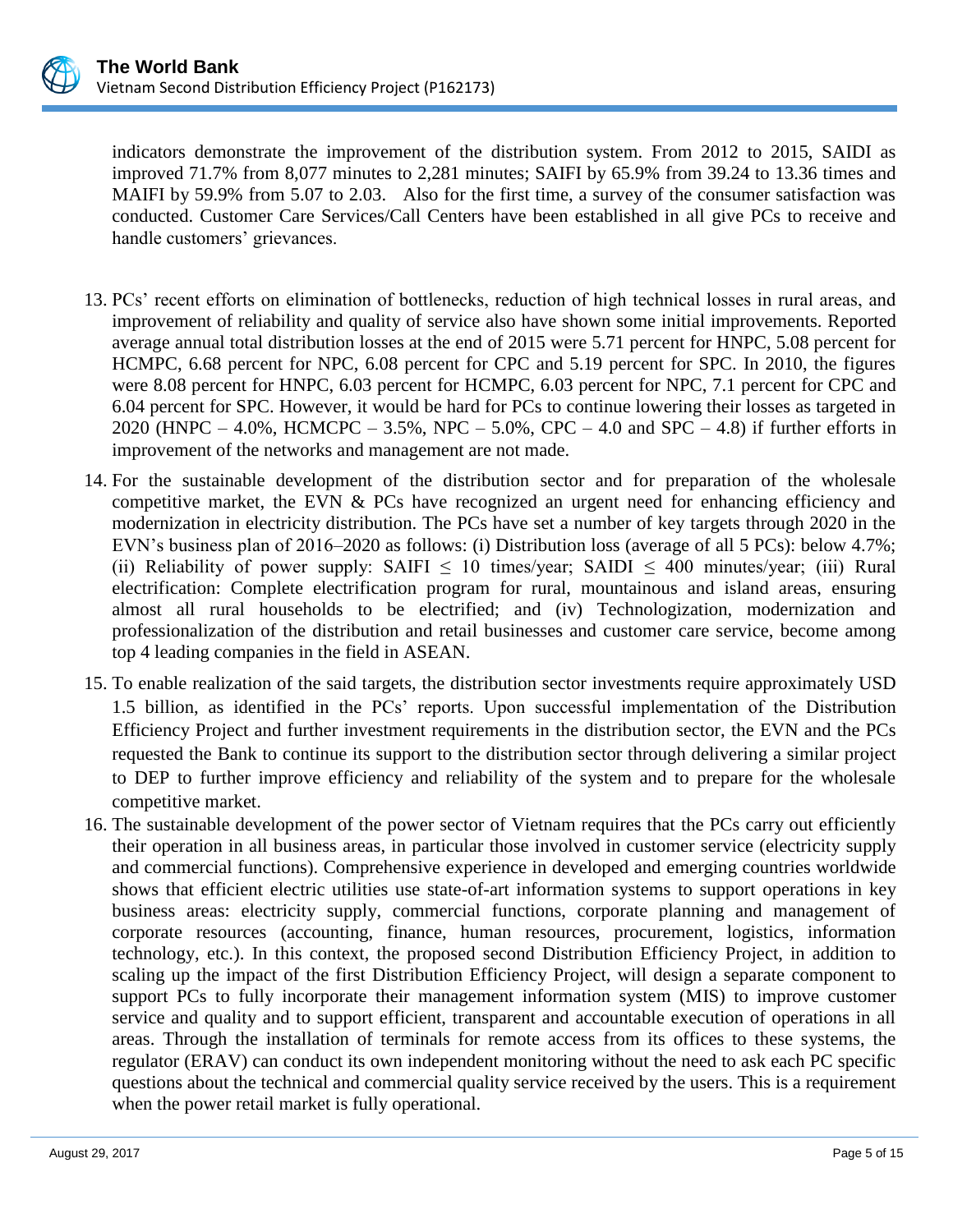

Relationship to CPF

- 17. The proposed project contributes directly to two out of three objectives of Focus Area 3: Ensure Environmental Sustainability and Resilience of the Bank's Country Partnership Framework (CPF) FY2018–2022. The contribution to CPF is articulated as follows:
	- In objective nine, promoting low carbon energy generation, including renewables and energy efficiency, and reduce GHG emissions by improvement of reliability and efficiency of supply in Vietnam. The proposed project helps PCs to reduce energy losses, thus reducing power generation in Vietnam. As generation scheduling and dispatch in Vietnam prioritizes hydropower and other RE, the avoided generation will be thermal generation and GHG emissions will be accordingly reduced.
	- In objective ten, increasing climate resilience by strengthening environmental management by improvement of system efficiency and promoting the use of renewable and clean energy sources. In this case with the improvement of the 110/35/22 kV will enable evacuation of the energy generated by small, scattered renewable sources, like small scale hydropower, solar and wind power stations.
- 18. Furthermore, the proposed project would address the cross cutting area "Governance", through improvement of the management information system (MIS), to improve business environment and customer service and quality and to support efficient, transparent and accountable execution of operations in all areas. Through the installation of terminals for remote access from its offices to these systems, the regulator (ERAV) can conduct its own independent monitoring and oversight without the need of asking each PC specific questions about the technical and commercial quality service received by the users.

## **C. Proposed Development Objective(s)**

The project development objective is to improve the quality and reliability of electricity services to final consumers by Vietnam's Power Corporations.

## **Key Results**

The proposed result indicators include:

PDO indicator for improved quality of PCs' distribution services:

- Improve SAIDI, SAIFI, MAIFI in the project areas;
- Reduction of average distribution losses in the project areas;
- Customer's satisfaction (compared to baseline);

Immediate indicators include:

- o KM of distribution lines constructed
- o MVA of distribution lines constructed

Management Information System

- o Commercial Management System (CMS);
- o Incidents Recording and Management System (IRMS);
- o Enterprise Resource Planning (ERP);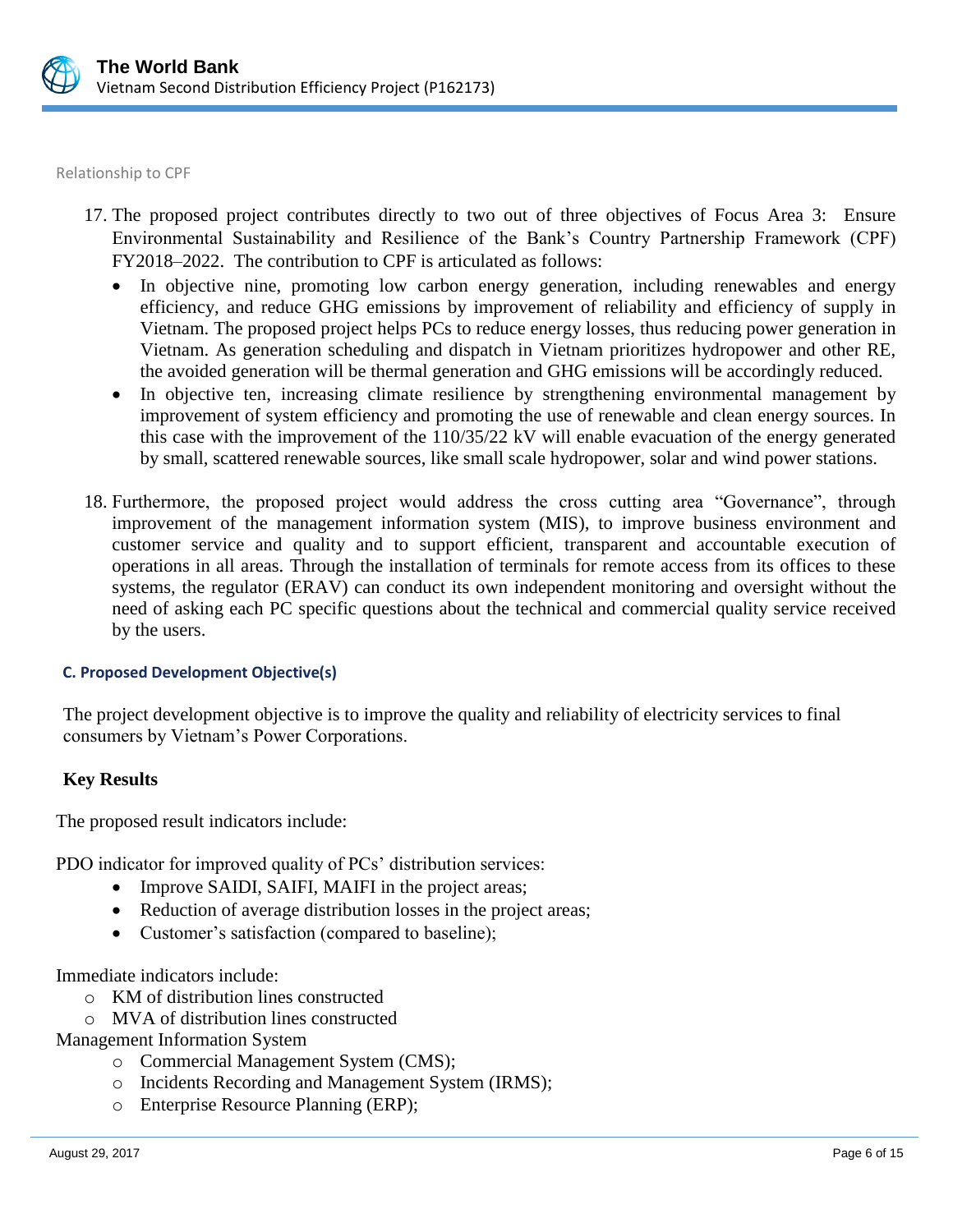

o Geographic Information System (GIS).

The proposed indicators will be reviewed and finalized during project preparation.

### **D. Concept Description**

The project objective would be achieved through: (i) the reinforcement and expansion of the distribution network of the five PCs; (ii) improvement of the management information system focusing on business activities, outage management, overall administrative management, etc. and (iii) provision of technical assistance and capacity building to enhance the capability of PCs in the MIS.

The project will comprise the following two components: (i) System Expansion and Reinforcement and (ii) Improvement of MIS for PCs. The description of each of these components, and the objectives are summarized below.

The preliminary estimated total cost of the project is about US\$ 560 million, out of which US\$ 350 million is requested by EVN and confirmed by the MPI, to be financed from International Bank for Reconstruction and Development (IBRD). The balance of US\$210 million will be financed by PCs from their own sources.

- **1. Component 1. System Expansion and Reinforcement.** This component will cover construction and reinforcement of 220 kV, 110 kV, medium voltage (MV) and LV networks, including substations of the PCs. The investments under this component will help the PCs to efficiently meet load growth, address load supply constraints due to distribution system congestion, reduce losses, and improve reliability and quality of power supply. This component will be implemented by existing PMUs of the five Power Corporations of EVN, namely HNPC, NPC, CPC, SPC, and HCMC PC which have long working experience with the Bank since 1995.
- **2. Component 2, Improvement of the Management Information System (MIS).** This component will focus on the improvement of the MIS, which includes the following systems as the minimum:
	- *Commercial Management System (CMS):* that comprehensively supports business activities.
	- ▶ *Incidents Recording and Management System (IRMS):* that timely registers, records, manages and restores distribution network interruptions to effectively deal with complaints from customers and controls the overall quality of the electric service for each area.
	- *Enterprise Resource Planning (ERP):* that covers all the main administrative functions such as Financial Material Information System (FMIS), Material Management Information System (MMIS), Investment Management System (IMIS), Procurement database, Human Resource Management System (HRMS), and a management program KPI.
	- *Geographic Information System (GIS):* that stores the geographic coordinates of each customer and grid asset to operate CMS and IRMS.

This component will be implemented by the five PCs and EVN headquarter if the EVN requires, for the purpose of overall management, a unified management information system among its affiliated companies. Based on the list of the systems required to be fully functional upon project completion, the PCs need to review and assess which systems are and are not in place and plan to complete them within the project timeframe. PCs and EVN may decide to implement this Component by either their own resources or project funds or both sources of funds. The expected outputs of the Component will be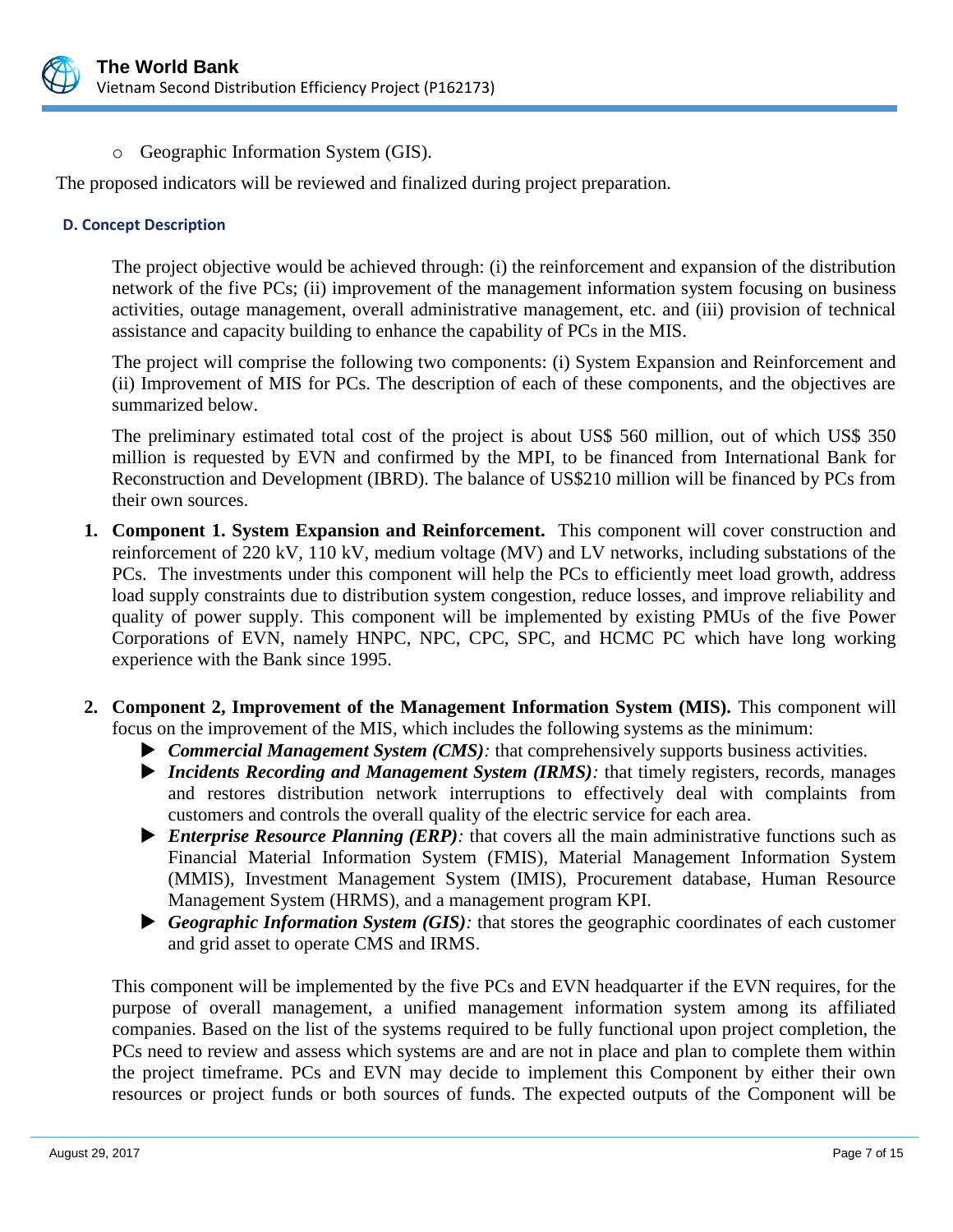

monitoring indicators of the project.

Technical Assistance and Capacity Building activities for enhancing capability of PCs in the MIS will be streamlined in the Component 2 through a consultancy service. Objective of the service is to support PCs to refine comprehensively their Business Operation and Procedures in the field of customer service including power supply and related commercial aspects to maximize customer's satisfaction and optimize PCs' efficiency, transparency and accountability for the activity.

It was agreed that due to a large amount of work that needs to be completed in limited time, the project will be prepared and implemented in two phases which is similar to the approach of the ongoing Distribution Efficiency Project.

Subprojects, defined as independent distribution lines and/or substations, or rehabilitation/expansion of a medium voltage system, proposed to be included in the project will be selected from the investment plan of each PC, and these projects are included in the Development Plans approved by MoIT.

Accordingly, all the subprojects which are a priority and in advanced stage of preparation will be included in the first phase. The first phase will consist of subprojects that have been appraised and are ready for implementation by the time of approval by the World Bank's Board of Executive Directors. The appraisal will include an assessment of all relevant financial, economic, social and environmental aspects of the proposed investments.

The second phase will consist of subprojects that are brought forward by implementing agencies when their preparation is finalized. When their appraisal by the Bank has been satisfactorily completed, they will be financed on a first-come, first-appraised basis until all funds allocated have been committed.

#### **SAFEGUARDS**

## **A. Project location and salient physical characteristics relevant to the safeguard analysis (if known)**

The project could spread over the territory of about 40 provinces of Vietnam. The project would be implemented in the urban area mainly on the right of way of existing road; and in the rural area mainly on agricultural land. The lines will not cross or cut the protected area or important natural habitats and substation will not encroach such area.

#### **B. Borrower's Institutional Capacity for Safeguard Policies**

Power Corporations, namely NPC, CPC, SPC, HCMPC and HNPC, will implement the project thorough their Project Management Units (PMUs). The PMUs will be responsible for the daily activities related to the project's compliance with environmental and social safeguards policies. The overall responsibility for project monitoring and implementation of safeguard frameworks and guidelines will remain with PCs.

All PCs PMUs have implemented a number of IDA credits since 1995. These include the Transmission, Distribution and Disaster Reconstruction Project (Cr. 3034 VN), Rural Energy Project (Cr. 3358 VN), System Efficiency Improvement, Equitization and Renewables Project (Cr. 3680 VN), Second Rural Energy Project (Cr. 4000 VN), Second Transmission and Distribution Project (Cr. 4107 VN) and Distribution Efficiency Project (Cr 5156 VN). Each of these projects has involved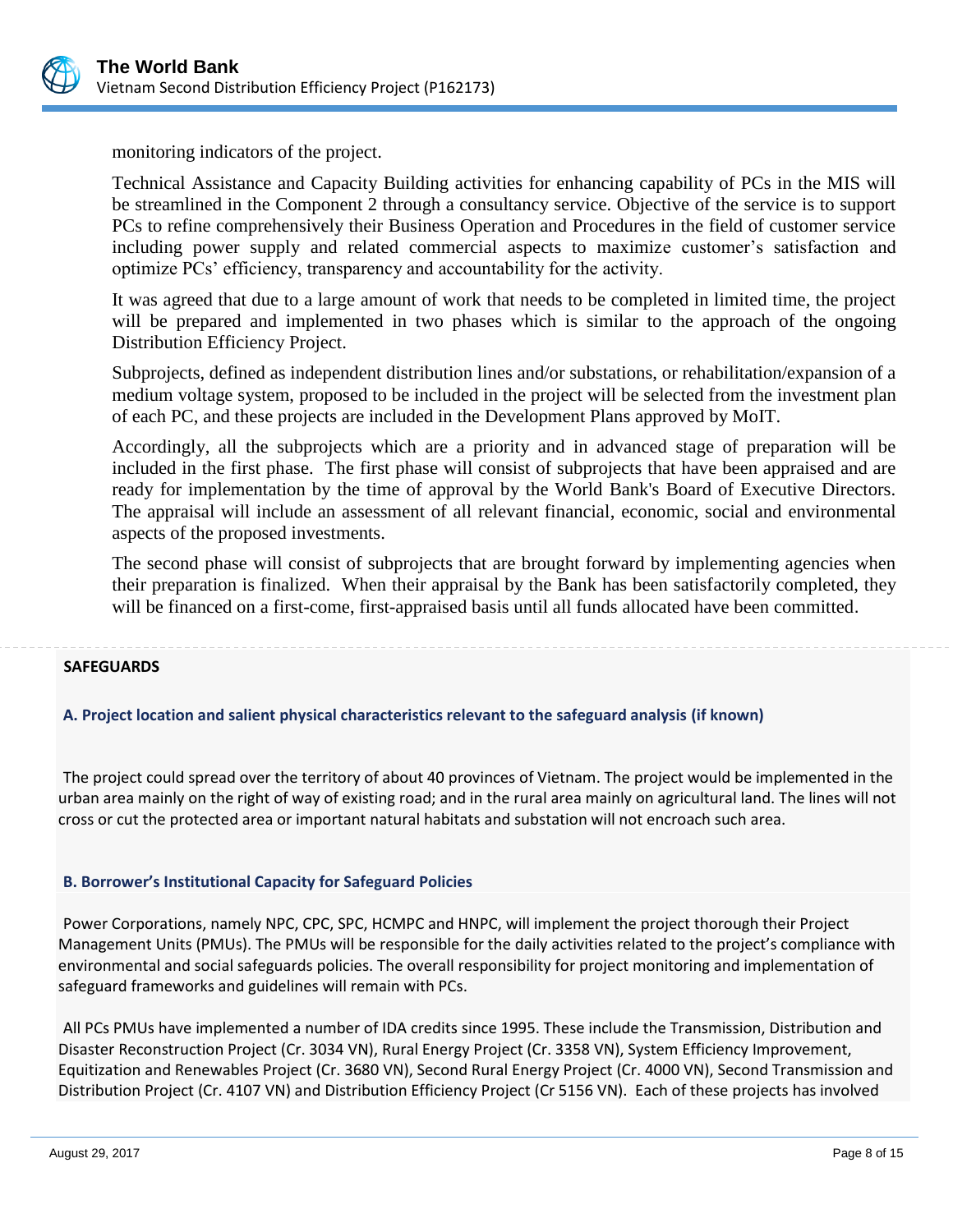

broadly similar safeguards issues and remedies and the PMUs are experienced with World Bank requirements regarding the preparation of EA/EMPs, RPs, EMDPs and the use of frameworks to guide their preparation.

The safeguard system for DEP2 will be built on the existing system under DEP1. All implementing agencies (PCs) will retain the current organizational arrangement with experienced staff working for DEP1. Initial trainings on safeguard have been organized to (i) review the safeguard performance in DEP1 and (ii) agree on the safeguard implementation in DEP2.

In general, the Bank is satisfied with the overall level of resources and the results of the current preparation, implementation monitoring activities of those PCs.

#### **C. Environmental and Social Safeguards Specialists on the Team**

Nghi Quy Nguyen, Social Safeguards Specialist Thuy Cam Duong, Environmental Safeguards Specialist

#### **D. Policies that might apply**

| <b>Safeguard Policies</b>           | Triggered? | <b>Explanation (Optional)</b>                                                                                                                                                                                                                                                                                                                                                                                                                                                                                                                                                                                                   |
|-------------------------------------|------------|---------------------------------------------------------------------------------------------------------------------------------------------------------------------------------------------------------------------------------------------------------------------------------------------------------------------------------------------------------------------------------------------------------------------------------------------------------------------------------------------------------------------------------------------------------------------------------------------------------------------------------|
|                                     |            | The Second Distribution Efficiency Project (Second<br>DEP) involves: (i) the construction and reinforcements<br>220 KV, 110 kV, medium voltage (ML) and low voltage<br>network, including the substations and distributions<br>lines under component 1 and (ii) technical assistance<br>(TA) activities under component 2. The policy OP/BP<br>4.01 is triggered due to the potential adverse impacts<br>associated with construction activities under<br>component 1 and TA activities under component 2,<br>requiring the identification, mitigation and monitoring<br>of potential adverse environmental and social impacts. |
| Environmental Assessment OP/BP 4.01 | Yes        | The project involves multiples subprojects in more<br>than 40 provinces of Vietnam. Compared to the<br>precedent DEP, the subprojects under component 1 of<br>Second DEP are basically the same in terms of nature,<br>scale and location of the investments i.e. 110 kV,<br>medium voltage (ML) and low voltage network; except<br>that those also involves investments on 220 kV<br>network. Still, the investments under the Project is of<br>smaller scale compared to the Transmission Energy<br>Efficiency Project, a category B project, which includes<br>investments on 500 kV transmission lines and<br>substations.  |
|                                     |            | Based on the nature of investments, the impacts are<br>anticipated to be site-specific, not sensitive or                                                                                                                                                                                                                                                                                                                                                                                                                                                                                                                        |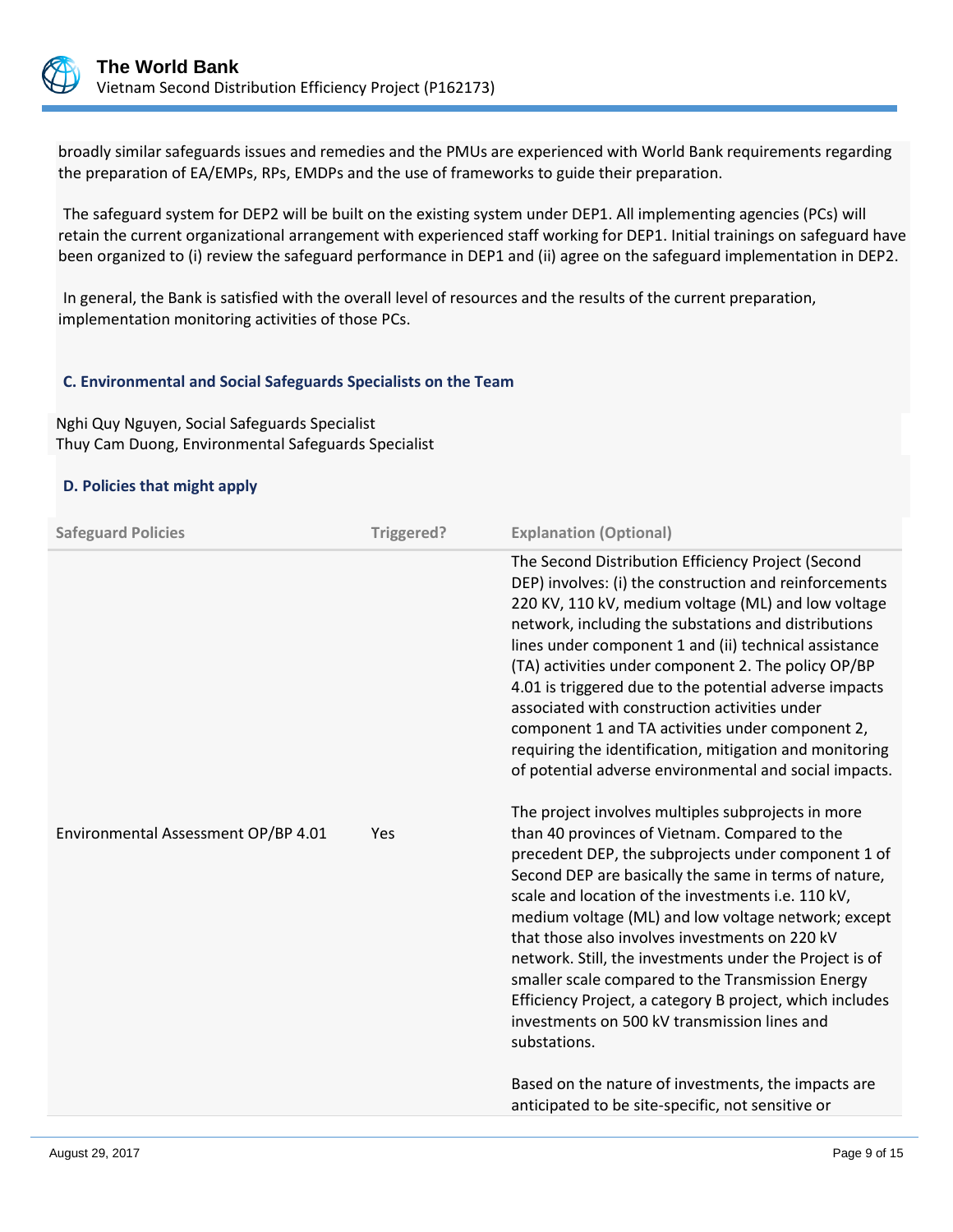

irreversible, varied from small to medium scale and in most cases, mitigation measures can be readily designed to reduce the negative impacts. In addition, the implementation of the ongoing DEP also shows that the impacts of subprojects are from small to medium scale, and not go beyond the original categorization of category B subproject. There is no serious issue encountered under DEP1. The Second DEP Project therefore is proposed to be classified as a category B.

According to the design, the Project will be prepared in two phases of which subprojects under phase I will be appraised and ready for implementation by the time of Bank's approval while those under phase II will be appraised during the project implementation. As such, during Project preparation, an Environmental and Social Management Framework (ESMF) will be developed by the Client to guide the environmental and social assessment process to ensure that all financed subprojects are in compliance with the World Bank's safeguard policies and national regulations. In addition, for every single subproject that is identified prior to appraisal (phase I subprojects), an ESMP will be prepared in accordance with the guidance and requirements in the ESMF. For the investments under component 2, it is likely that a simple ECOPs will be sufficient to cover potential environmental impacts.

By Project appraisal stage, public consultation and disclosure of safeguard tools i.e. ESMF for the whole Project and ESMPs for subprojects identified for the I phase will be conducted in line with the Bank's safeguard policies and national requirements.

For the TA activities, once the activities are finalized, the team will review and integrate relevant social and environmental aspects in the relevant documents (e.g. TOR, reports). Performance will also be reviewed during the regular supervision as part of overall safeguard review.

Given the type and small size of activities and experience from the precedent DEP project, it is anticipated that the project location will not involve any natural habitat, and the project would not cause significant conversion or degradation of critical or

Natural Habitats OP/BP 4.04 No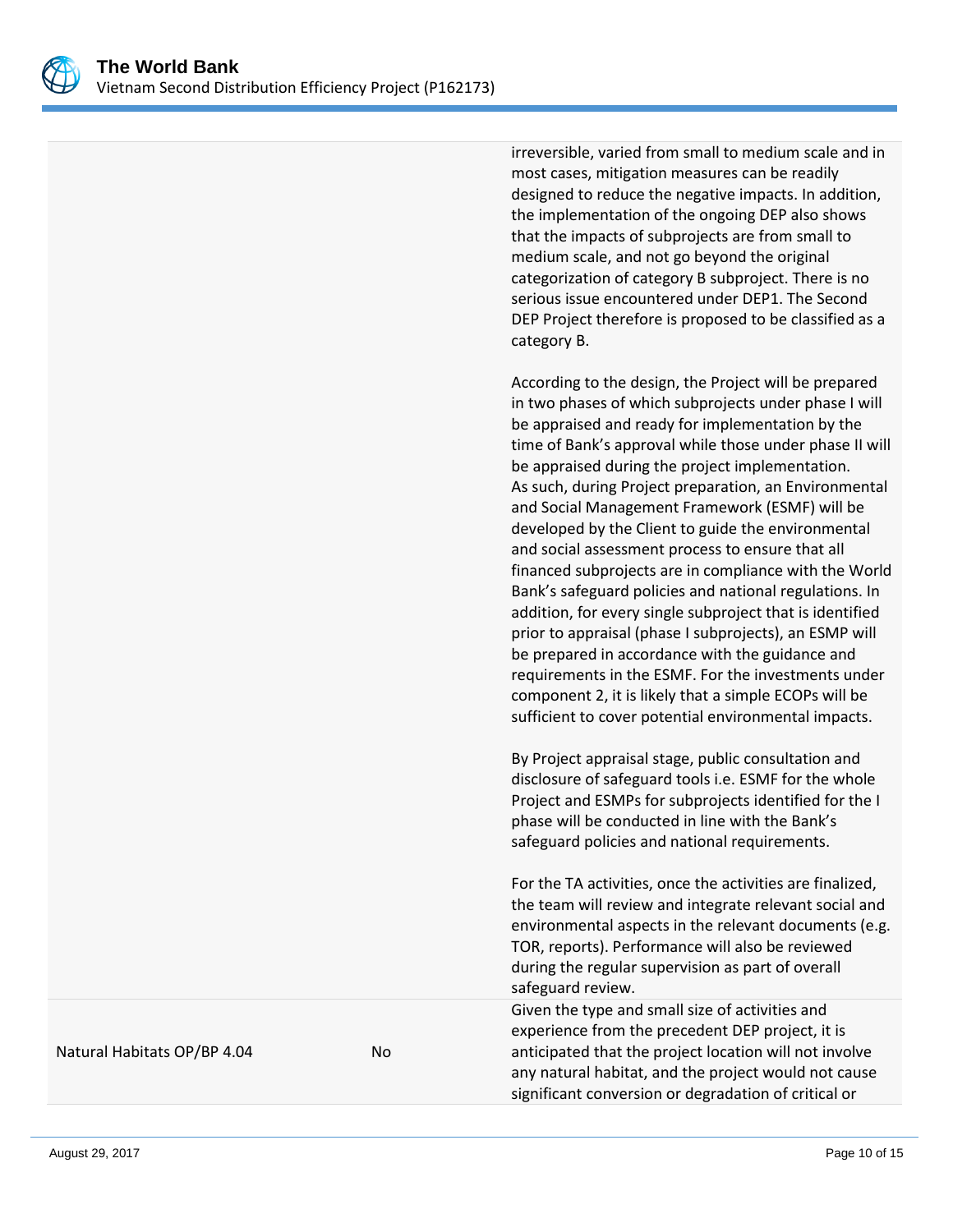

As a precautionary measure, an exclusion list will be developed as part of ESMF to exclude any subproject that could potentially have significant adverse impacts on natural habitats. OP/BP 4.36 for DEP1 on Forest was not triggered as it is assessed that the type and small size of the activities and location of the different subprojects would not have the potential of having impacts on the health and quality of the forests or the rights and welfare of people and their level of independence upon or interaction with forest or bring about changes in the management, protection or utilization of natural forest or plantations. Under DEP1 implementation, about 03 subprojects involved the acquisition of small area plantation forest land (less than 01 hectare), which is very small compared to the covered areas at the provinces. These subprojects are assessed as: (i) do not have or may have impacts on the health and quality of forests; (b) do not affect the rights and welfare of people and their level of dependence upon or interaction with forests; and (c) do not aim to bring about changes in the management, protection, or utilization of natural forests or plantations, whether they are publicly, privately, or communally owned. Therefore, the policy OP/BP 4.36 were determined as not triggered for these subprojects.

other natural habitats. The policy is therefore not

triggered.

It is anticipated that the Second DEP project will not involve any activities that related to or potentially affect primary, protection, or natural forests or any other critical forests.

The Second DEP will involve investments on 220 kV voltage distribution lines and substations and thus it is likely to involve more acquisition of plantation forest land and have the potential to impacts on the rights and welfare of local people and their level of dependence upon plantation forest. Therefore, the policy OP/BP 4.36 is triggered.

The ESMF will involve screening process to exclude

Forests OP/BP 4.36 Yes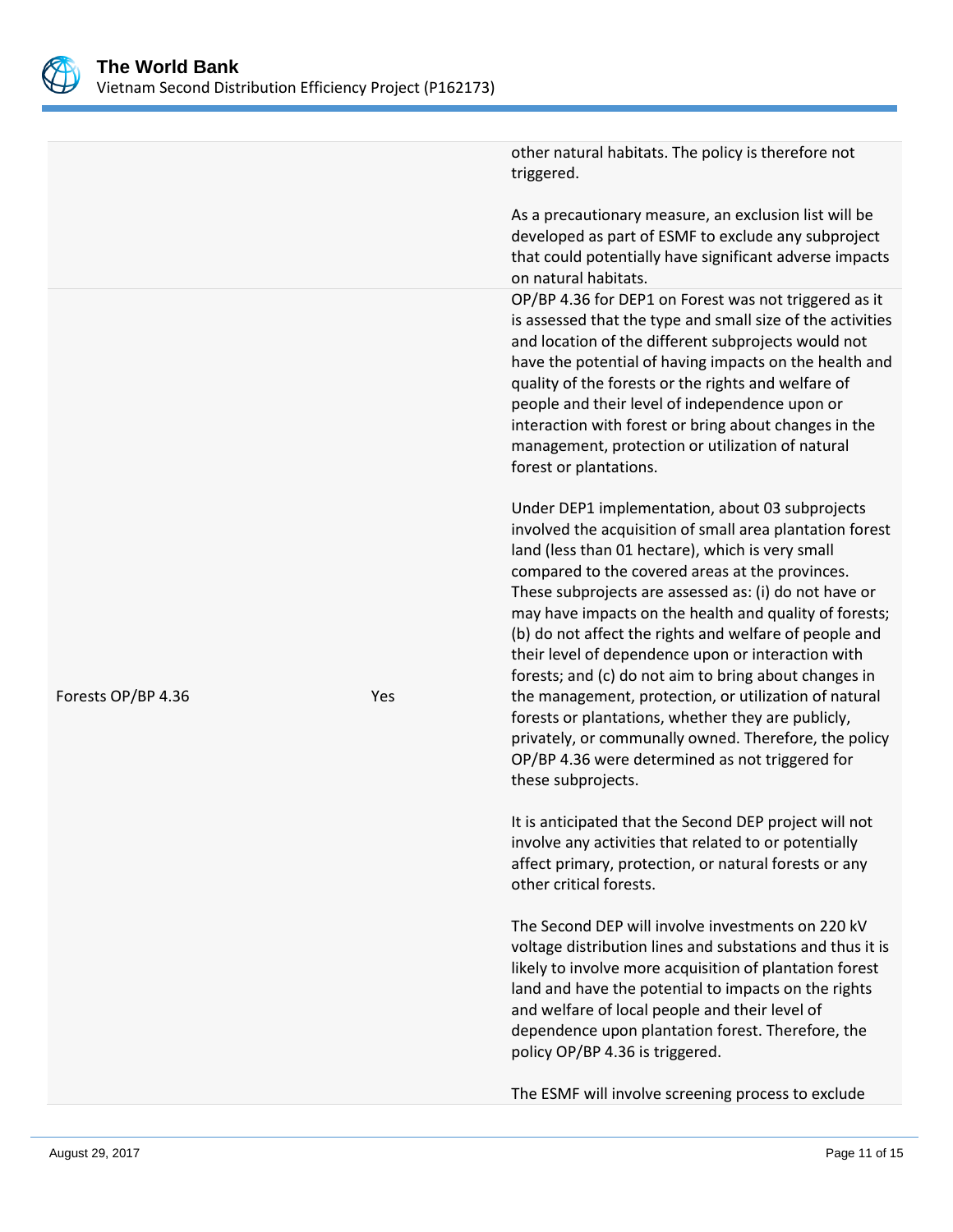

|                                        |     | any activities that may impact critical forests (e.g.<br>primary, protection forests). Impacts on non-critical<br>forest and mitigation measures will be included in the<br>subproject ESMP.                                                                                                                                                                                                                                                                                                                                                                                                                                                                                                                                                                                                                                                                                                                                                                                                                                                                                                                                                                       |
|----------------------------------------|-----|--------------------------------------------------------------------------------------------------------------------------------------------------------------------------------------------------------------------------------------------------------------------------------------------------------------------------------------------------------------------------------------------------------------------------------------------------------------------------------------------------------------------------------------------------------------------------------------------------------------------------------------------------------------------------------------------------------------------------------------------------------------------------------------------------------------------------------------------------------------------------------------------------------------------------------------------------------------------------------------------------------------------------------------------------------------------------------------------------------------------------------------------------------------------|
| Pest Management OP 4.09                | No  | The project will not involve the use, production,<br>procurement, storage, handling or transportation, nor<br>will it result in increased use of any pesticide.<br>Therefore, the policy is not triggered.                                                                                                                                                                                                                                                                                                                                                                                                                                                                                                                                                                                                                                                                                                                                                                                                                                                                                                                                                         |
| Physical Cultural Resources OP/BP 4.11 | Yes | The subprojects under the Project may involve<br>relocations of graves and other physical cultural<br>resources (PCRs). The subprojects may be located in<br>the vicinity of PCRs such as monument, temples,<br>pagoda, etc. that may have potential impacts on these<br>PCRs. In addition, the subprojects include excavation<br>activities, which may result in chance finds. Therefore,<br>the policy OP/BP 4.11 is triggered. The ESMF will<br>include a screening process to identify possible PCRs<br>and consequently refraining investment in the nearby<br>area. The impacts on PCRs will be addressed in the<br>subproject ESMP. A chance find procedure will be<br>included the project ESMF, subproject ESMPs as well<br>as relevant bidding contractual documents.                                                                                                                                                                                                                                                                                                                                                                                    |
| Indigenous Peoples OP/BP 4.10          | Yes | The policy is triggered since the project will entail<br>multiple subprojects in more than 40 provinces of<br>Vietnam. This represents a large geographical area<br>where ethnic minority are likely to be present.<br>The application of OP 4.10 at the subproject level will<br>be identified on a case by case basis with support from<br>early screening exercises. Once the policy application<br>is confirmed, the Borrower will conduct social<br>assessments (SA) to confirm if affected ethnic<br>minorities (EMs) provide their broad support to the<br>project, including by: (i) identifying potential benefits<br>and negative impacts of the project; (ii) defining the<br>recommendations (including mitigation measures) to<br>ensure free, prior and informed consultations with the<br>EMs (especially, their participation in the project<br>design and monitoring during the implementation<br>phase); and (iii) defining the measures required to<br>provide culturally appropriate benefits (e.g. tailored<br>information disclosure, consultation, and community<br>support activities).<br>By appraisal, Ethnic Minority Development Plans |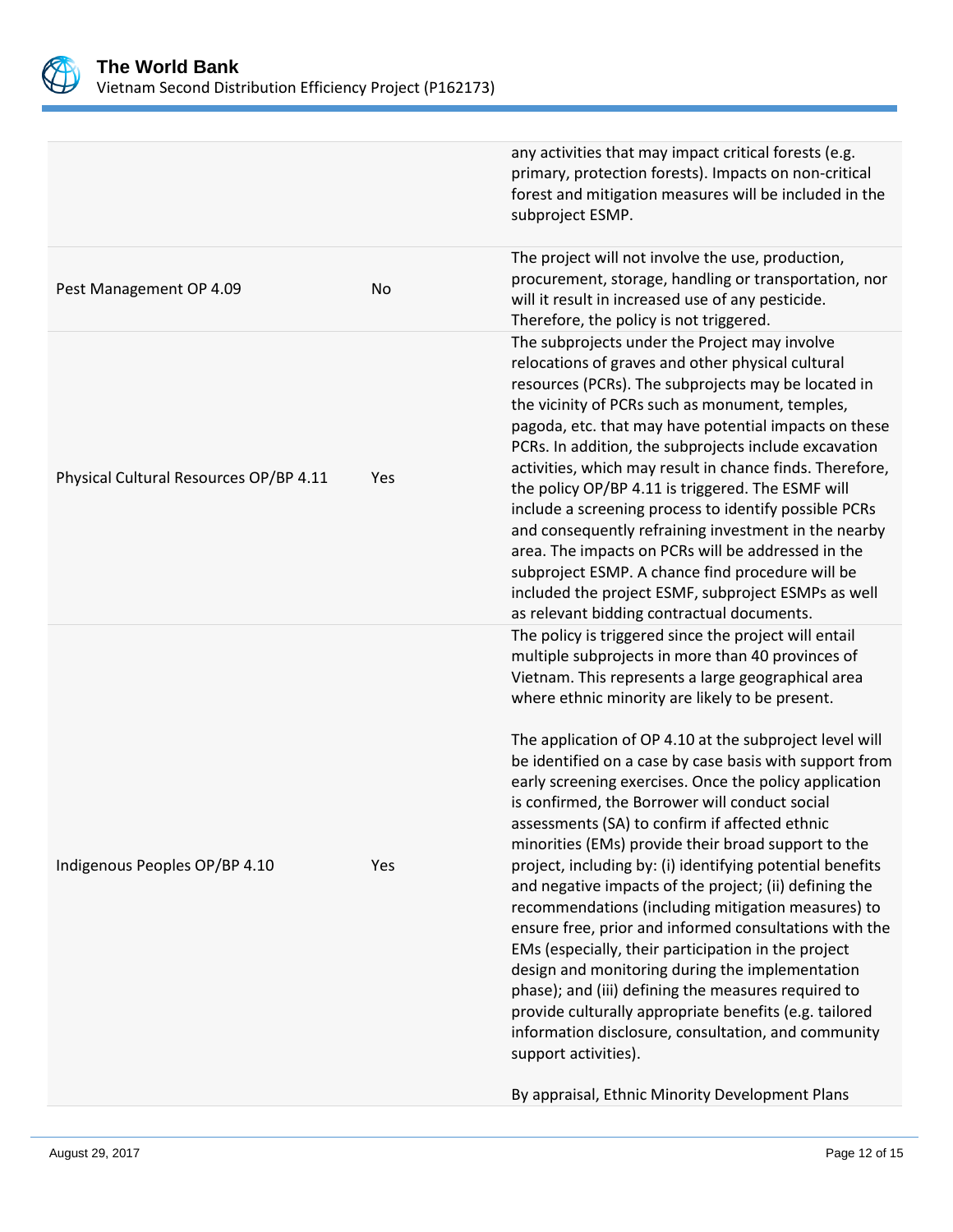

|                                                   |     | (EMDP) of relevant subproject (s) will be prepared. In<br>addition, the Borrower will also develop an Ethnic<br>Minority Planning Framework (EMPF), guiding the<br>preparation of individual EMDPs for subprojects<br>identified during the project implementation.<br>The EMDPs will include a summary of the SA,<br>consultations, the scope of impacts and mitigation<br>measures, activities for the enhancement of project<br>implementing agencies and estimated costs for the<br>Plan.                                                                                                                                                                                                                                                                                                                                                                                                                                                                                                                                                                                                                                                                                            |
|---------------------------------------------------|-----|------------------------------------------------------------------------------------------------------------------------------------------------------------------------------------------------------------------------------------------------------------------------------------------------------------------------------------------------------------------------------------------------------------------------------------------------------------------------------------------------------------------------------------------------------------------------------------------------------------------------------------------------------------------------------------------------------------------------------------------------------------------------------------------------------------------------------------------------------------------------------------------------------------------------------------------------------------------------------------------------------------------------------------------------------------------------------------------------------------------------------------------------------------------------------------------|
| Involuntary Resettlement OP/BP 4.12               | Yes | The policy is triggered due to involuntary taking of<br>land (and associated structures and assets) for<br>subproject execution. The land acquisition impact<br>impacts are primarily due to the construction of<br>substations, distribution lines (foundations, right-of-<br>way), and access roads, among others. By appraisal,<br>the Borrower will prepare: (i) individual Resettlement<br>Plans (RPs) for subprojects of which the impacts are<br>known; and (ii) a Resettlement Policy Framework (RPF)<br>to guide the preparation of RPs for investments<br>identified during project implementation. The RPF and<br>RPs will include the measures to ensure that displaced<br>people are: (i) informed about the options regarding<br>resettlement; (ii) consulted and offered alternative<br>resettlement choices; and (iii) provided with effective<br>compensation and livelihood restoration. The RPF and<br>RPs will also include guidance on screening and policy<br>application implication for potentially linked activities.<br>The RPs will take into account experiences in<br>performing land acquisition and compensation in<br>other similar Bank funded projects |
| Safety of Dams OP/BP 4.37                         | No  | The project does not involve construction of new<br>dams, nor will it affect or be dependent on the safety<br>of any existing dam. Therefore, the policy is not<br>triggered.                                                                                                                                                                                                                                                                                                                                                                                                                                                                                                                                                                                                                                                                                                                                                                                                                                                                                                                                                                                                            |
| Projects on International Waterways<br>OP/BP 7.50 | No  | No project activities will be carried out on an<br>international waterway. Therefore, the policy is not<br>triggered.                                                                                                                                                                                                                                                                                                                                                                                                                                                                                                                                                                                                                                                                                                                                                                                                                                                                                                                                                                                                                                                                    |
| Projects in Disputed Areas OP/BP 7.60             | No  | The Project is not implemented in disputed areas.<br>Therefore, the policy is not triggered                                                                                                                                                                                                                                                                                                                                                                                                                                                                                                                                                                                                                                                                                                                                                                                                                                                                                                                                                                                                                                                                                              |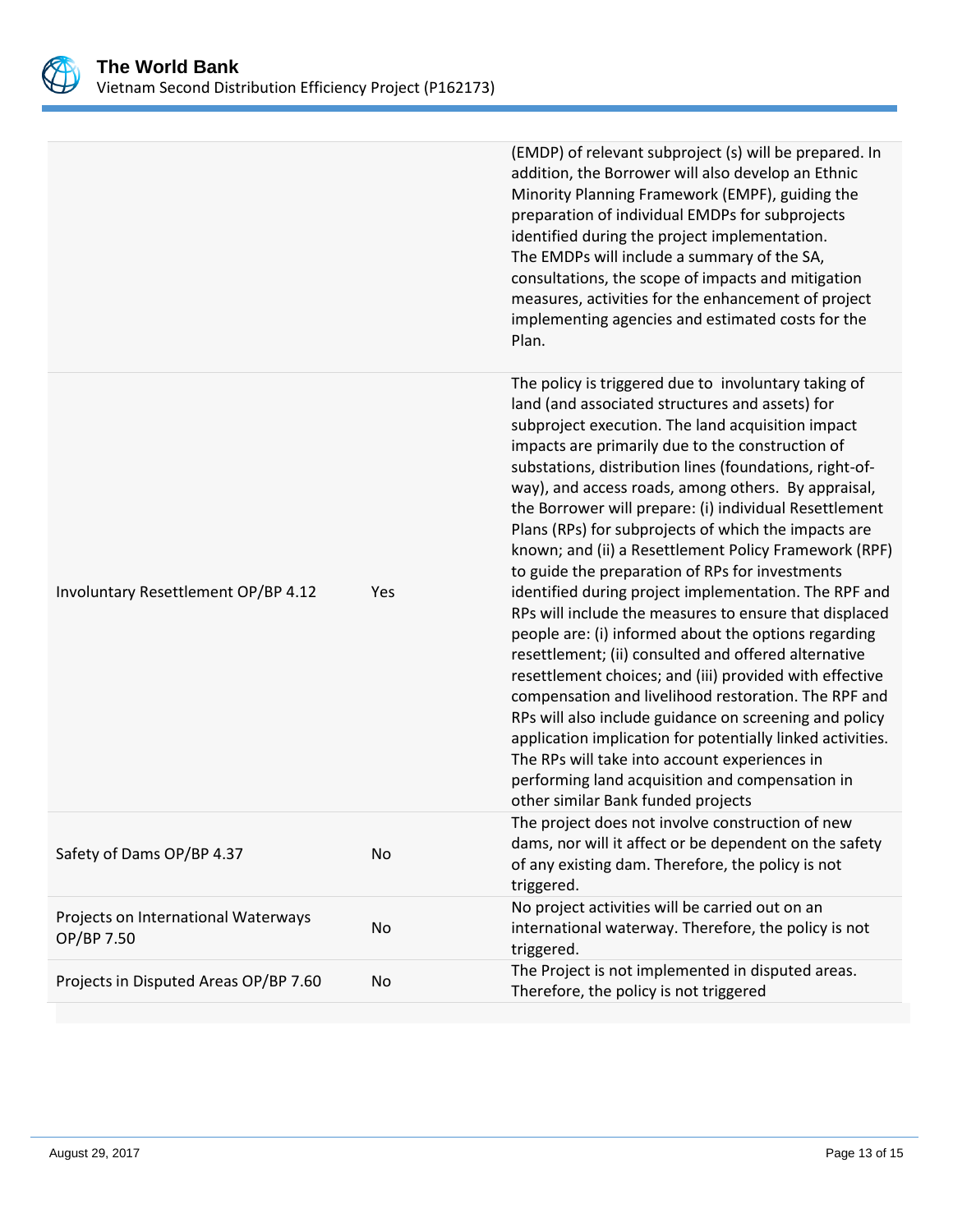

#### **E. Safeguard Preparation Plan**

Tentative target date for preparing the Appraisal Stage PID/ISDS

#### Feb 28, 2018

Time frame for launching and completing the safeguard-related studies that may be needed. The specific studies and their timing should be specified in the Appraisal Stage PID/ISDS

Implementing agencies will start the preparation of safeguard instruments after the project concept review meeting on August 15, 2017. Out of 92 potential subprojects, implementing agencies will prepare investment documents (including safeguards) for 46 subprojects. The team expects that solid version of safeguard instruments will be available in December 2017 for public disclosure. The pro-final versions will be available around February 2018 for the Bank's appraisal. The disclosure of final version will be arranged in March 2018 after the project appraisal.

#### **CONTACT POINT**

#### **World Bank**

Hung Tien Van Senior Energy Specialist

#### **Borrower/Client/Recipient**

Socialist Republic of Vietnam Hai An Ha Deputy Directior General, ICD, State Bank of Vietnam an.hahai@sbv.gov.vn

#### **Implementing Agencies**

Electricity of Vietnam Hoang An Dang President & CEO giangnlt@evn.com.vn